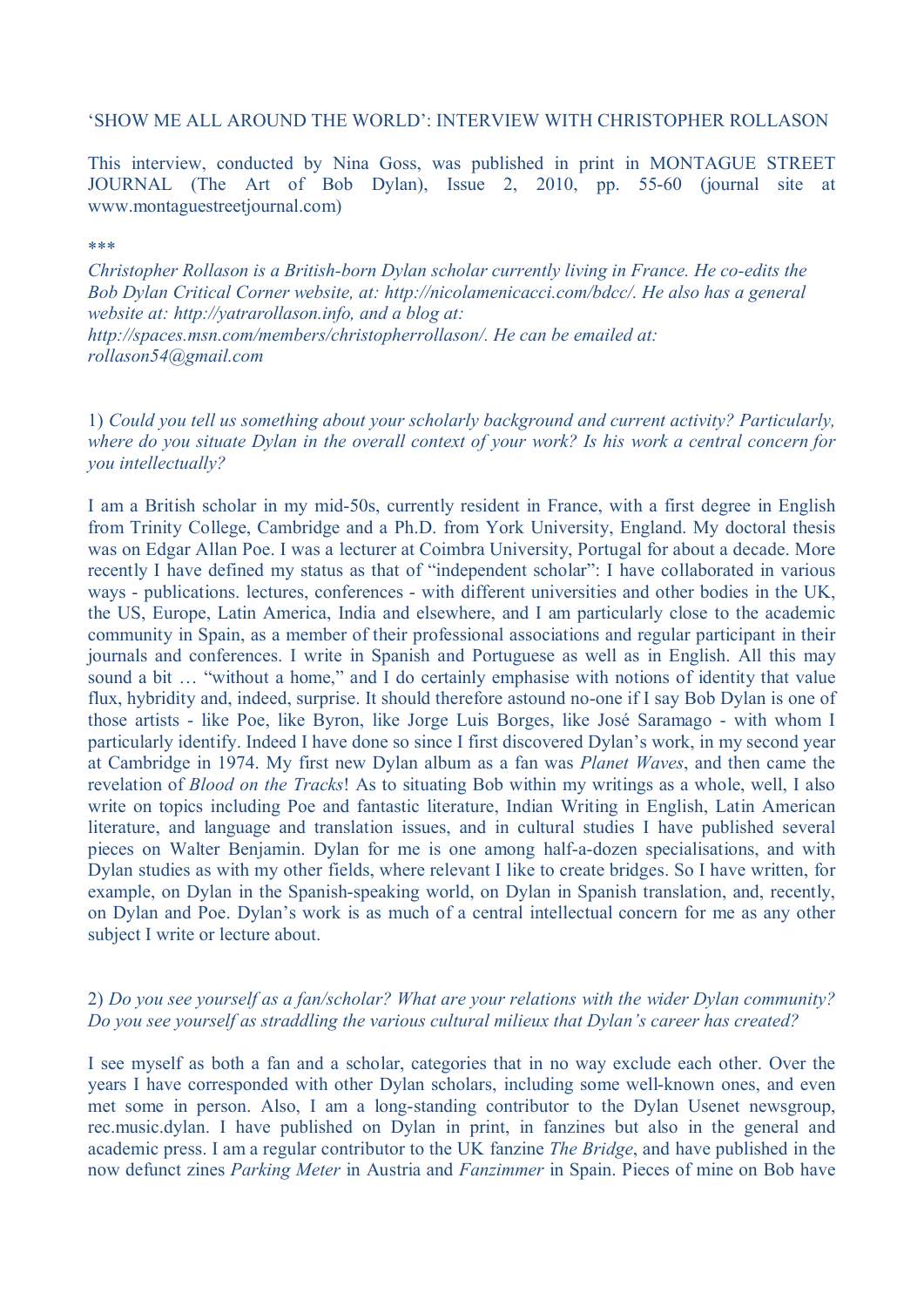appeared in the general press in Portugal and Bolivia, and a university newspaper in Peru, as well as several academic journals - *Revista Crítica de Ciências Sociais* in Portugal, *Atlantis* in Spain and, in the US, *Oral Tradition* (today an on-line journal). Also I have lectured on Bob's work, in Dylan conferences or more general academic events, in Spain, Portugal and France. And then there is the website Bob Dylan Critical Corner, which I founded back in 1998 together with Nicola Menicacci from Italy, and where today you can find an archive of my articles and a Dylan blog. Since my work does appear in both fan and academic contexts, yes, I suppose it does try to straddle that diversity of cultural milieux.

3) *What place do you believe Dylan's work should occupy in academic culture? Do you envision, say, "Desolation Row" and "Highlands" as ending up absorbed into the canon of \*touchstones\* of culture, as central, enduring, and self-renewing aesthetic, emotional, intellectual experiences? Or do you see Dylan's work as a singularity? Does it introduce new and unique conversations about art?*

Dylan is a highly complex and hybrid cultural figure. Of course 'it's the music as well as the words', but the words are more than strong enough to stand up on their own. So it's as with Shakespeare: you can study the plays as theatre, or you can read them perfectly well as standalone literary texts. And then we have Dylan's two works of prose, *Tarantula* and the first volume (so far) of *Chronicles*, neither of which, I feel, has fully had its due as literature. Despite the fact that he works in a song milieu, I think we can legitimately study him as a major twentieth- and twenty-firstcentury American writer, in poetry and prose. That of course is for literary studies. Obviously his work can also be looked at in contexts such as media studies, cultural studies, social history - let alone departments of music, or even theology! I confine my comments, though, to the literary field because that is what I know best. And yes, within that field we are talking about works like "Desolation Row" or "Every Grain of Sand" which deserve to be up there as cultural artefacts along with the finest poems of Blake or Christina Rossetti or Dickinson or Eliot or Frost. I don't see Dylan's work as some kind of singularity: it is intertextually linked to the work of so many other writers and musicians. And yes, it is also art about art: think of that line in "Tangled Up in Blue" about words that "glowed like burning coal," or the woman in "Red River Shore" who for the song's narrator is the only one "who ever saw me here at all." We are talking revelation, insight, the flash of privileged perception …

# 4) *Complementing the above, how would you like to see academic culture contributing to current and future audiences' encounters with Dylan's work?*

I honestly think the best means is the academic conference, followed up with the publication of the papers (preferably on-line). Dylan conferences of this kind are not unknown: the one I attended in Caen, France in 2005 was a great success. Putting Dylan on internal courses is obviously necessary too, but conferences have a bigger public impact.

5) *The recent Cambridge Companion to Bob Dylan met with opposing charges: on the one hand, some claimed his work does not merit this canonical package, this High Culture stamp of approval; on the other hand, other voices - and here I include your own excellent critique of the book - argued that its selections were overall too weak to do justice to his accomplishments. I'd love to know how you would characterize the contentious and muddy place Dylan occupies in culture. And does that place look different from your relatively cosmopolitan perspective, as a British-educated scholar active in Europe?*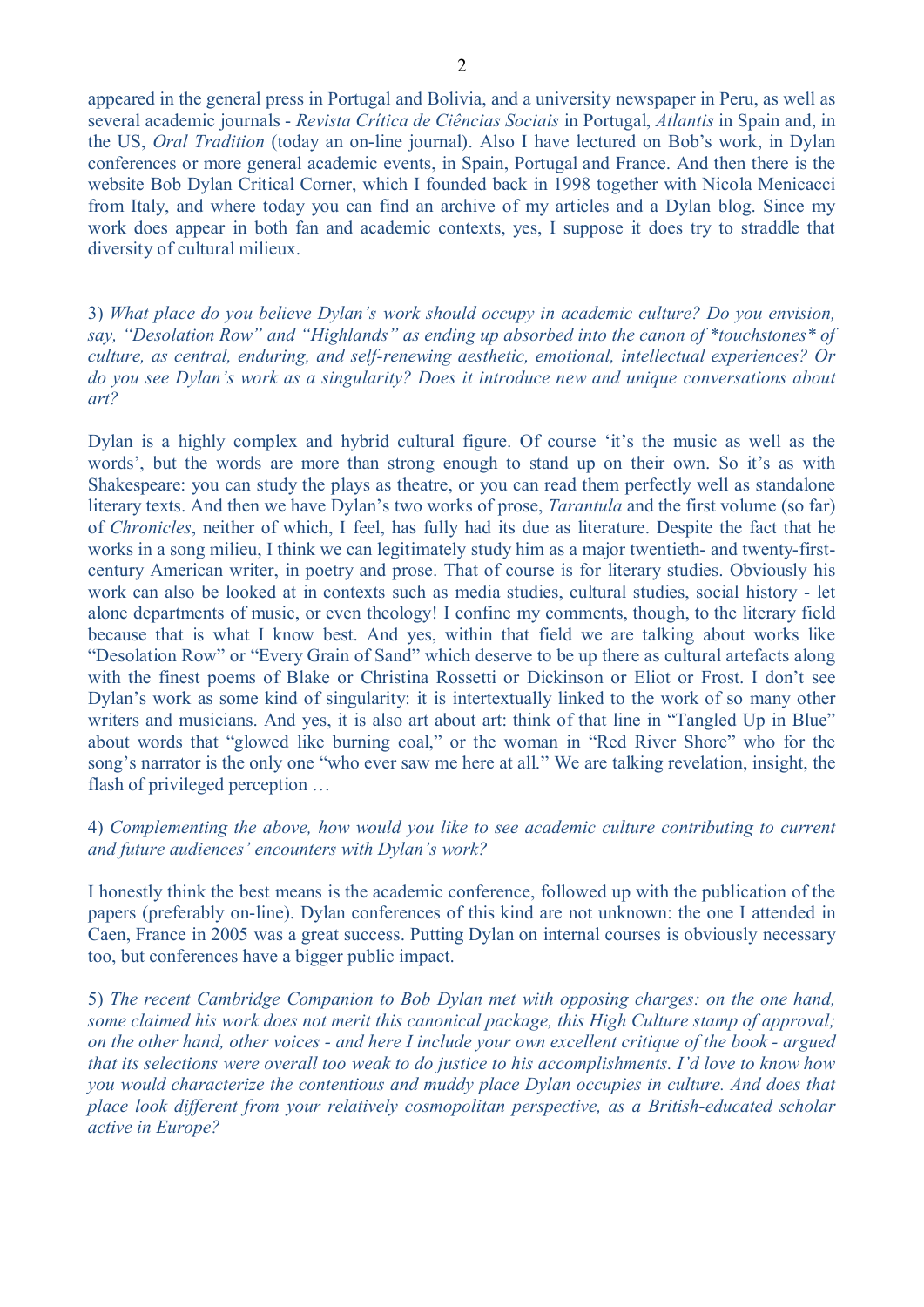Indeed, I didn't find the *Cambridge Companion* a great success, and my reasons are there in my review [\(http://yatrarollason.info/files/DylanCantab.pdf\)](http://yatrarollason.info/files/DylanCantab.pdf). There are far better books on Dylan than this one, and here please let me name, in the first rank, Michael Gray's *Song and Dance Man III*, Stephen Scobie's *Alias Bob Dylan Revisited* and Greil Marcus' *Invisible Republic*, and then, behind them but still with major insights, Aidan Day's *Jokerman* and Christopher Ricks' *Dylan's Visions of Sin*. If you read those, you don't need the *Cambridge Companion*. As for the anti-Dylan case, I do have to say that I've never seen it substantiated in detail. Those who dismiss Dylan's writing out of hand, be they academics or writers, to my knowledge have never, any of them, backed up their position with a detailed practical-critical analysis of, let us say, representative lyrics which might claim to prove his writing is bad. Dylan's detractors should try to do what Gray and Scobie and Ricks and Day have done - i.e. practical criticism on the lyrics - in reverse. I don't believe they have. I suspect these people simply have a vague notion of Dylan as a 60s protest singer, have heard nothing of his work beyond the 10 to 12 tracks on the 1966 *Greatest Hits*, have never looked at the lyrics on the page or even thought of doing so, and … reject him a priori simply because they take it for granted that song can't be poetry. This of course, despite the evidence to the contrary from Robert Burns, or a Nobel prizewinner like Rabindranath Tagore, whose canon includes, among much else, some thousand songs that are known even to the simplest folk in Bengal. And of course talking of the Nobel, how many in the anti-Dylan camp even know that Bob has been nominated for the Literature Nobel, year on year since the 1997 round, and that whether or not he ever gets it (and will Philip Roth? will Carlos Fuentes?), the Swedish Academy does by now accept him as a serious candidate?

On Dylan's place in culture ... I have always maintained there are not two cultures, high and low, but three - high culture, folk culture and mass culture - with permeable boundaries between them: not that the distinctions don't exist, but that they do get crossed and re-crossed by hybrid artists, hybrid artworks - and hybrid audiences, too. Dylan is a key exponent here, because his work belongs to all three cultures at once. He is poet, folk singer and rock singer rolled into one! And yes, appreciation of his multifaceted, prismatic cultural identity no doubt is enhanced if one looks at his work and its reception in its full international dimension. But for that, let's move to the next question.

# 6*) I'd like to give you a chance to talk about things going on in Dylan studies outside the Englishspeaking world. Do you see international academic interest in him growing?*

Let me make one general comment here, and then I'd like to focus on a more specific aspect. The major critical studies of Dylan which I've mentioned are all in English. Equally, if I recall aright they only refer to Dylan, his reception and criticism, in an Anglophone context. Michael Gray's other book, his *Bob Dylan Encyclopaedia*, does branch out a bit - e.g. it has an entry on Hugues Aufray's French covers of Dylan - but still only fairly minimally. On the other hand though, does there exist a genuinely detailed and rigorous critical study of Dylan in a language other than English? Maybe there does, but if so I'm not aware of it. So we do have a problem: how far is the non-Anglophone contribution to Dylan studies being recognised, and how far have non-Anglophones underperformed in the field thanks to the domination of critics from the US, Britain and Canada?

Now more concretely, I'd like to consider Dylan's presence in the non-Anglophone area I know most about, namely the Spanish-speaking world - Spain and Latin America. He has long been very popular there - a popularity reinforced by his various Spanish and Latin American tours. He has influenced numerous Hispanophone singer-songwriters, and there has been, at least in Spain, no lack of Dylan books, though, as I implied above, to my knowledge nothing that could be called 100% crucial to Dylan interpretation per se. The lyrics have appeared in Spanish in various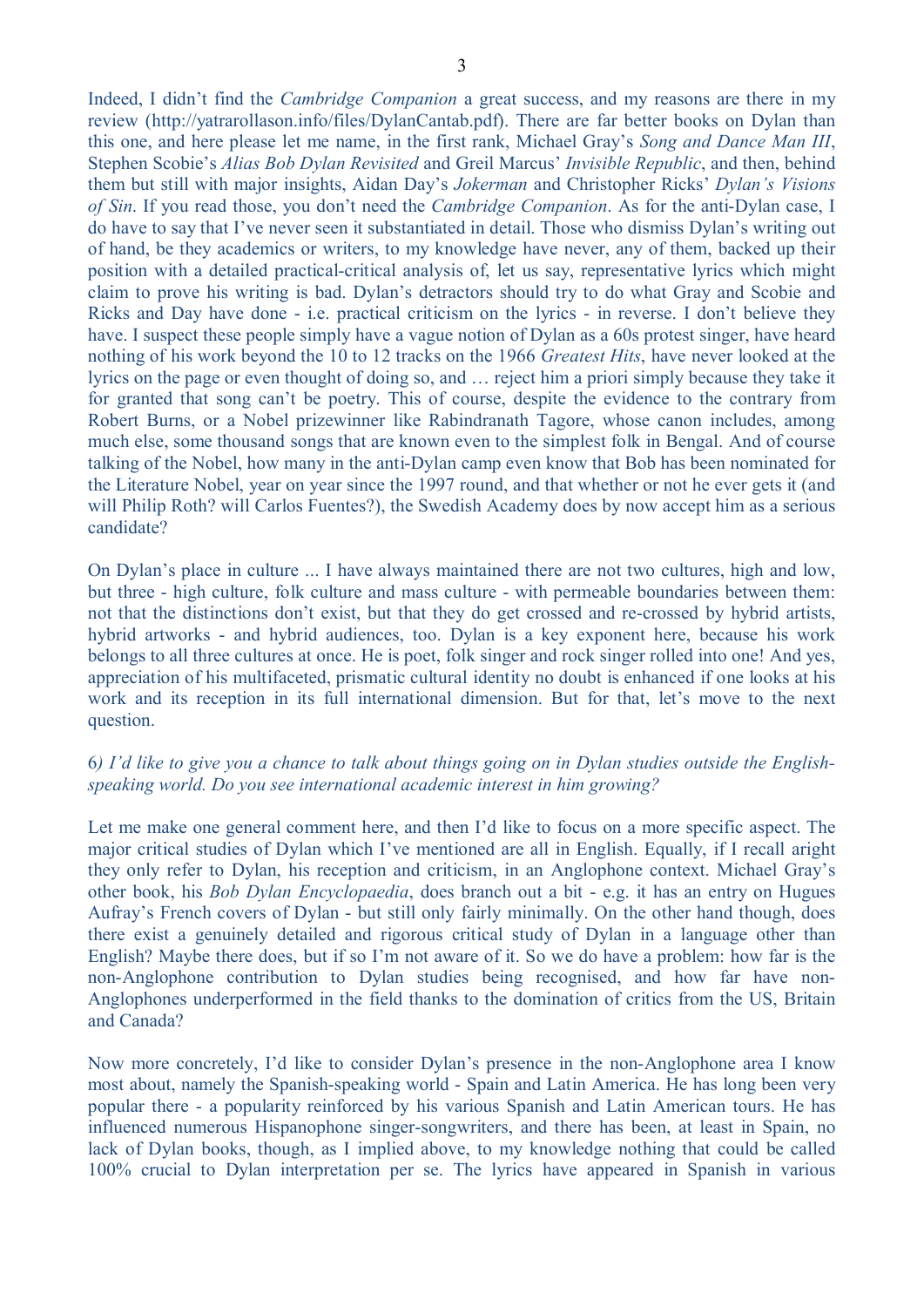translations. *Chronicles* is available in Spanish and Catalan, and - wait for this - did you know there are \*four\* different Spanish translations of *Tarantula* (one of them Argentinian?). Academic interest is there too, and seems to be on the rise. I can name you three recent university events: a one-day seminar in Lima, Peru in 2007; a course running over several months in Cochabamba, Bolivia in 2009; and a seminar in Seville, Spain, which is now (2010) in its second edition and is programmed to take place annually.

How many English-speaking Dylan scholars, there at the Anglo-American centre, know these things are happening on the so-called periphery? And how can they evaluate these things unless they know Spanish or have someone straddling both universes to relay them the info? I did make some kind of start myself here, in an essay on Dylan and the Spanish-speaking world which I wrote in 2005 (full version on-line at: http://yatrarollason.info/files/CaenlongversionJun07.pdf) and gave in a condensed version as a paper at the Caen conference (that's the piece published in *Oral Tradition*: [http://journal.oraltradition.org/files/articles/22i/Rollason.pdf\)](http://journal.oraltradition.org/files/articles/22i/Rollason.pdf). I speak for what I know, but I do believe that worldwide, Dylan as international phenomenon, Dylan's reception and influence as American yet also global artist - all this deserves much more attention and study than it gets.

7) *Your recent essay on Poe and Dylan is something I want to draw readers' attention to, because you do three things in this essay that, well, I like a lot: you dissolve boundaries between life and work without resorting to biographical speculation, so each artist emerges in the fullness of his life; you narrate a plausible set of parallels between two artists that creates a fluid sense of history; you offer one of the strongest arguments for destroying and remaking paradigms of originality and authenticity I've come across in this minefield of a topic as it relates to Bob Dylan and his gleanings. Can you talk about what was exciting and satisfying to you in working on that essay, and what audience(s) you would most like to reach with it?*

I'm glad you like that article. As far as I know I really think I was breaking new ground: I mean I'm not aware that anyone had set out before to trace the parallels and influences between Poe and Dylan in detail. Let me tell you more about the history of that piece. It began as a plenary lecture for one of the international Poe conferences - there were actually four, Poe is very popular there - held in Spain in 2009 to mark the bicentennial of Edgar's birth. This one was in May, at Alcalá de Henares, near Madrid. I accompanied the lecture with a Power Point presentation. This was beautifully done for me in Puerto Vallarta, Mexico by my graphic designer, the architect Hilda Hurtado, and it allowed me to bring the parallels to life by juxtaposing portraits and book covers, showing illustrations to Poe's works, and so on. I also included two musical extracts: at the beginning, stanza three of "Chimes of Freedom" (which draws on Poe's poem "The Bells"), and at the end, "Man in the Long Black Coat." I played the whole of that song, displaying the lyrics on screen stanza by stanza, and in parallel, a set of stills from the Jean Epstein film of "The Fall of the House of Usher." My point was, that song is steeped in a Gothic atmosphere which Dylan has imbibed from Poe. Interestingly though, no-one in the audience had ever heard or heard of the song - so much needs to be done to bring the later Dylan to the attention of the general public! So yes, that multimedia aspect of the project was especially gratifying.

Then in December 2009 the article was published in *Atlantis*, the journal of the Spanish Association for Anglo-American Studies. This is the most prestigious English Studies journal in Spain. Being published there ensured a wide audience, in Spain and also worldwide: the article is on the journal's website, open access and free of charge [\(www.atlantisjournal.org/ARCHIVE/31.2/2009Rollason.pdf\)](http://www.atlantisjournal.org/ARCHIVE/31.2/2009Rollason.pdf). I know it has already been put on at least one course reading list, and it's been favourably mentioned in the on-line Albuquerque Literary Examiner. I'd like that article to reach as wide a public as possible, academic and non